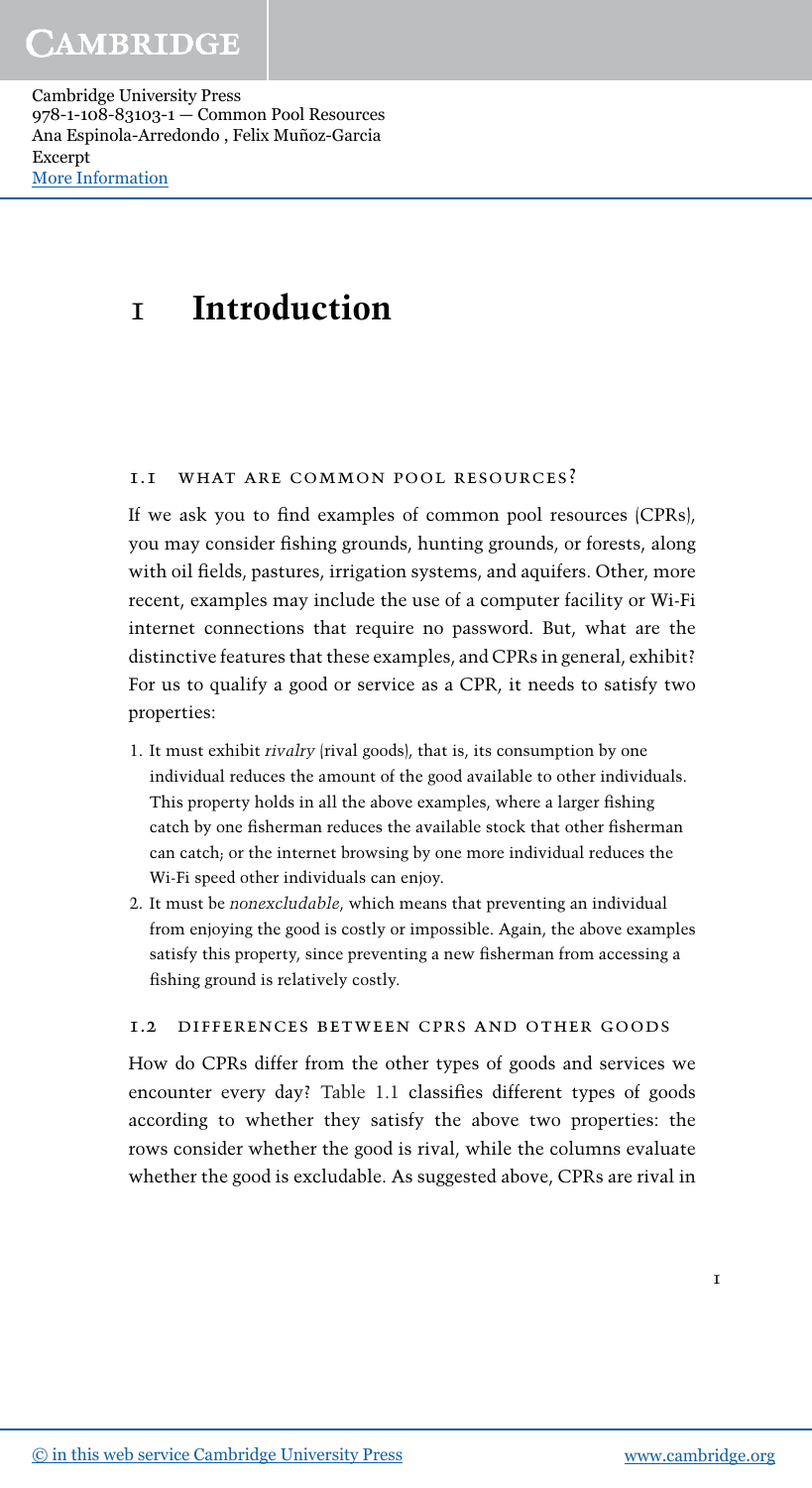#### 2 introduction

|  | Table 1.1 Different types of goods. |  |
|--|-------------------------------------|--|
|--|-------------------------------------|--|

|          | Excludable                     | Nonexcludable                                   |
|----------|--------------------------------|-------------------------------------------------|
| Rival    | private goods<br>(e.g., apple) | common pool resources<br>(e.g., fishing ground) |
| Nonrival | club goods<br>(e.g., gym)      | public goods<br>(e.g., national defense)        |

consumption but nonexcludable, leaving us with three other types of goods to discuss:

- a. **Private goods:** Starting from private goods, such as an apple, we see that its consumption is rival (if you eat it, I cannot enjoy the same apple) and excludable (if you don't pay for an apple, you cannot eat it).
- b. **Club goods:** We can then move on to club goods, such as a gym membership. Club goods are nonrival since the good can be enjoyed by several members without affecting each other's utility, unless the gym becomes congested. In addition, they are excludable since gym owners can easily prevent nonmembers from accessing the center by requiring users to show a membership card.<sup>1</sup>
- c. **Public goods:** Finally, public goods are rival (consumption by one individual does not reduce the amount of the good available to other individuals) and nonexcludable (preventing an individual from enjoying the good is extremely expensive, or impossible). A common example is national defense, since my consumption does not reduce your consumption, and if you were to not pay your taxes tomorrow it would be essentially impossible for the government to prevent you from enjoying national defense even if you didn't help in its funding.<sup>2</sup> Another common example is clean air, since it also satisfies the two features of nonrivalry
- <sup>1</sup> A more recent example of club goods is satellite TV, or pay-TV channels, since their consumption is indeed nonrival (if you watch my favorite TV series, my consumption is not reduced), but excludable since you cannot watch a specific TV channel if you did not pay for it. Generally, most types of copyrighted works, such as books, movies, and software, are club goods since they all satisfy nonrivalry and excludability.
- $2$  Well, the government could deport you so you don't get to enjoy national defense, but this is not a penalty for tax evasion. At least not yet!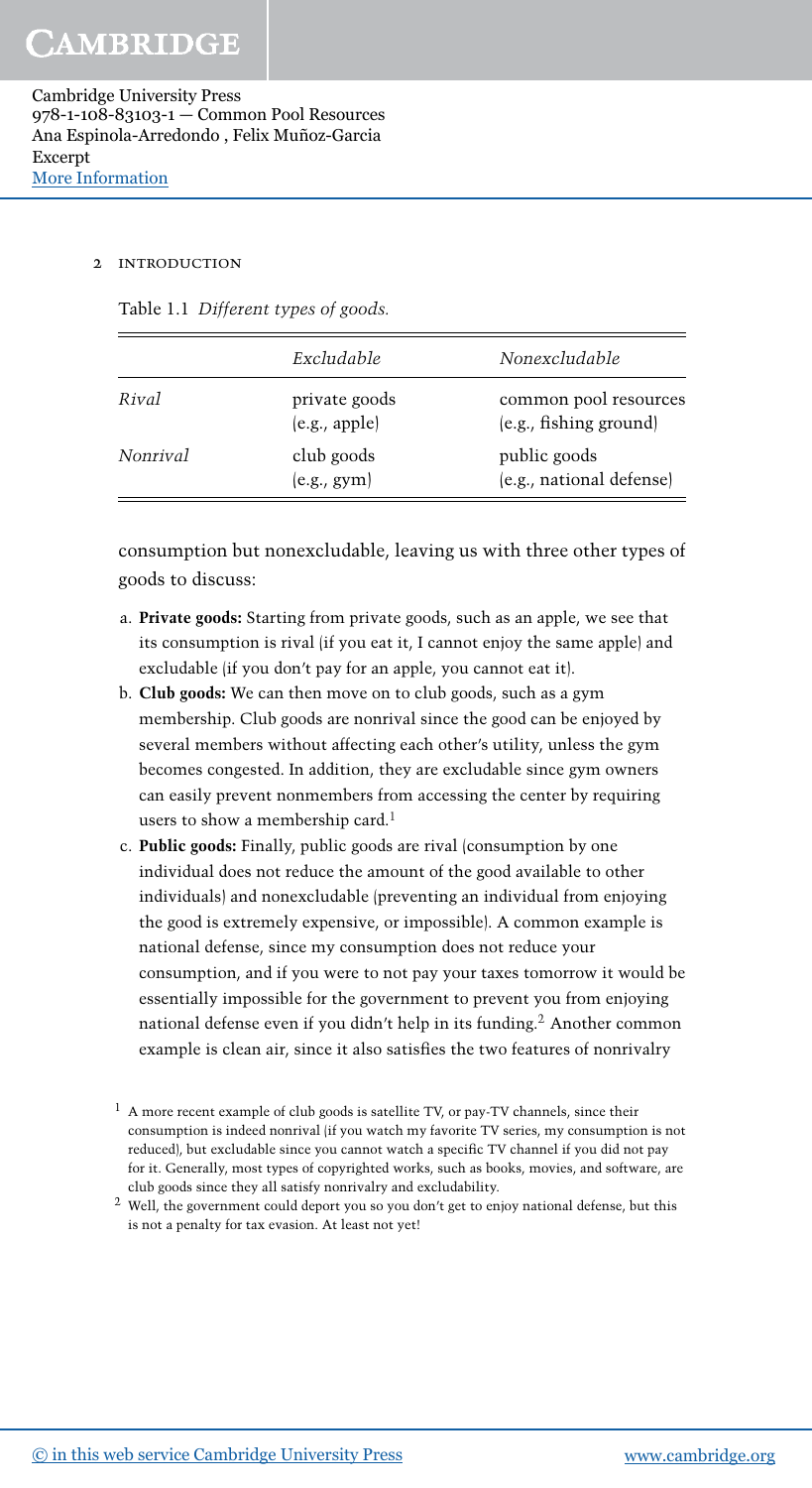#### 1.3 overexploiting the commons 3

(your consumption of clean air does not reduce my own) and nonexcludability (how can we prevent you from not enjoying clean air?). Other examples include public fireworks, official statistics, and publicly available inventions through unpatented R&D.

## 1.3 overexploiting the commons

CPRs share a key feature with public goods, namely that both are nonexcludable, thus making it difficult to prevent individuals or firms from enjoying the good. This can lead to an excessive number of agents seeking to enter into the CPR, as they know that their exclusion is rather costly or, in some cases, infeasible. Unlike public goods, however, CPRs are rival in consumption, which, informally, "makes things worse." To see this, consider a fishing ground. As a rival good, each fisherman's appropriation (e.g., 10 tons of fish) cannot be appropriated by other fishermen; a feature that does not apply to public goods where all agents can benefit without affecting each other's utility (think again about national defense).

The rivalry feature of CPRs can, alternatively, be understood as a negative externality: When a fisherman appropriates one more ton of fish, this ton is not available to other fishermen, which increases their appropriation costs if they seek to maintain their appropriation level unaltered. Intuitively, the commons is more scarce after fisherman *i* increased his appropriation, forcing all other fishermen  $j \neq i$  to spend more time or resources to catch the same amount of fish than before. From this perspective, we can then anticipate that, when fisherman *i* chooses her appropriation level, she considers her private benefits and costs from appropriation, but ignores the external effects that this imposes on other fishermen (less stock available to catch). If, instead, all fishermen coordinated their appropriation decisions – or if a regulator set appropriation decisions to each fisherman using policy instruments like fishing quotas – they would consider the joint profits of all, internalizing the external effects that each of their appropriations would impose on other fishermen's costs.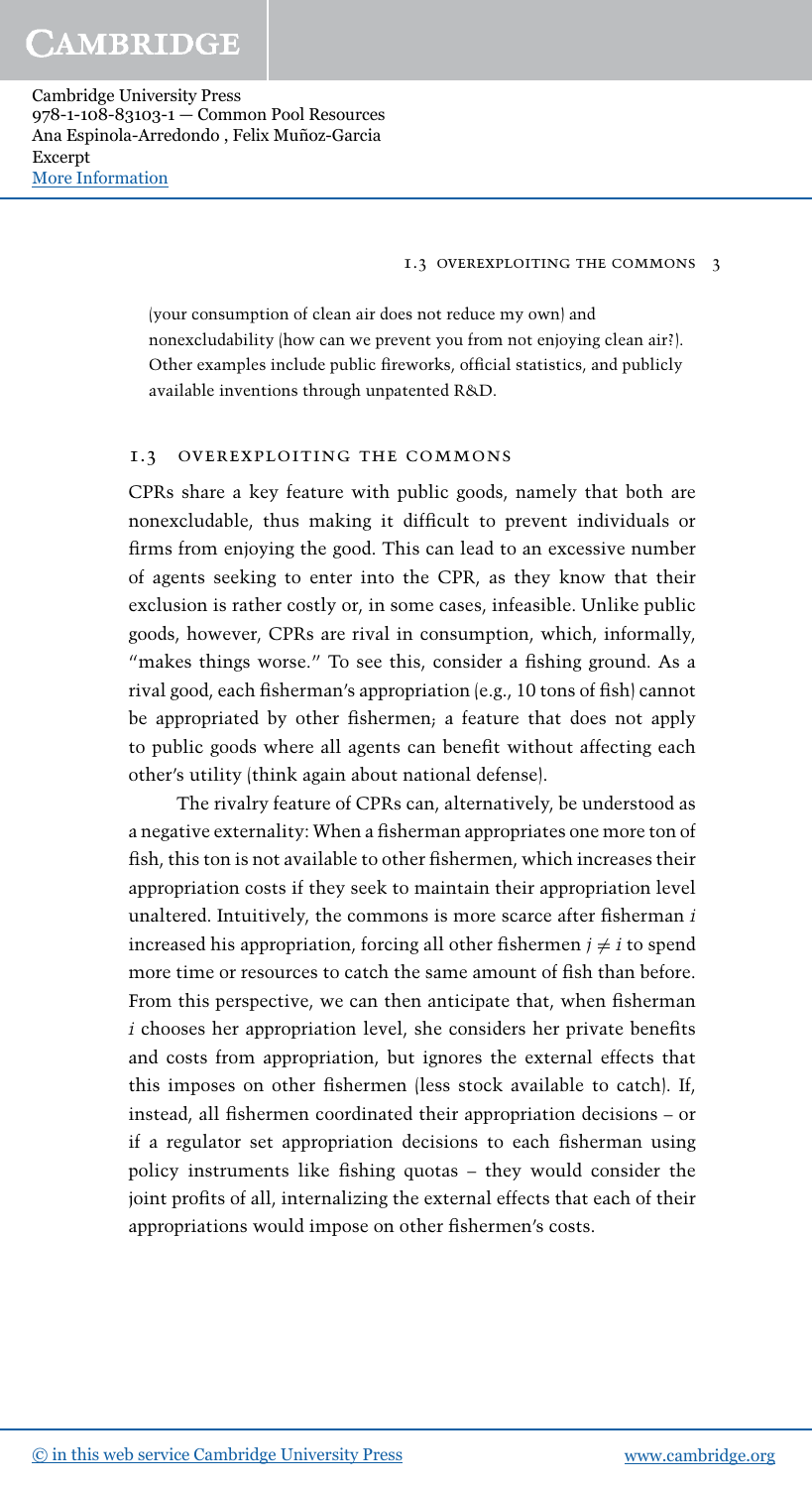#### 4 introduction

# 1.4 the " tragedy of the commons" – static and dynamic components

From our discussion above, the appropriation decisions that each fisherman chooses when left unregulated (which we refer to as the "equilibrium appropriation") exceed the appropriation level that they would choose if they coordinated their decisions (which is often known as "socially optimal appropriation" as it maximizes welfare for all agents in the society). This means that equilibrium appropriation is *socially excessive* or, more compactly, that the resource is overexploited. This problem is often referred to as the "tragedy of the commons," as we highlight directly below, and is recurrent in many CPRs such as fishing grounds, forests, and aquifers simultaneously being exploited by several firms, and extends nowadays to policies mitigating climate change. $3$ 

**Tragedy of the Commons:** Equilibrium appropriation exceeds the socially optimal appropriation.

Importantly, the "tragedy of the commons" arises even in static settings where fishermen exploit the commons during only one period, as we discuss in Chapter 2; is emphasized when firms interact during several periods in a dynamic setting, as we show in Chapter 3; and further augmented when firms face entry threats in future periods and use their current appropriation to deter entry of potential competitors, as demonstrated in Chapter 4. This can inform regulators about the relative size of inefficiencies in different CPRs, namely, being:

- nil in those resources where a single firm operates during all periods, as this firm fully considers the effect of its appropriation decisions (i.e., it internalizes these effects), both in its current and future profits;
- larger in commons where more than one firm operates (even if they only interact once) since they ignore the external effects that their individual appropriation imposes on the other firm or firms costs or profits;

 $3\,$  In the Middle Ages the commons was a meadow that belonged to all farmers in a region (often known as the "commoners").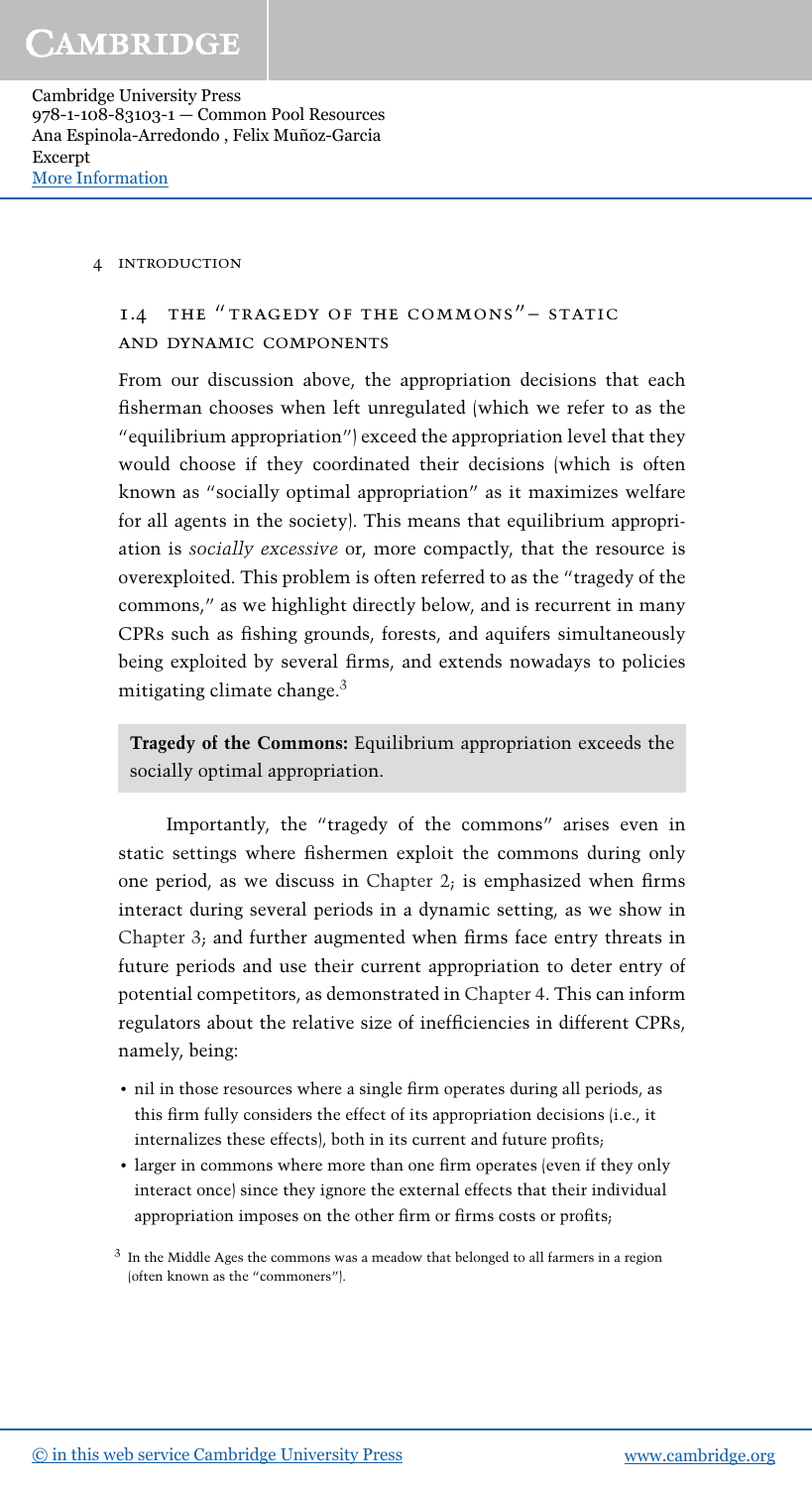1.5 commons – incomplete information 5

- larger in CPRs where a single firm expects (with certainty) that another firm or firms will enter in future periods; and
- even larger in those commons facing entry threats where the incumbent can use her current appropriation to deter the potential entrant from joining the CPR.

# 1.5 the "tragedy of the commons" under incomplete information

In Chapters 5–7, we insert the standard CPR problem in a different setting. First, Chapter 5 considers contexts in which firms interact repeatedly, either for a finite or infinite rounds, and identifies under which conditions firms have incentives to cooperate, decreasing their appropriation, and thus protecting the commons. Chapters 6 and 7, instead, insert the CPR problem into a setting where firms interact under incomplete information. Chapter 6 considers environments in which all firms face a common source of uncertainty, such as what the available stock is or how they will be affected by each other's appropriation decisions. In that context, we seek to evaluate whether firms' appropriation is lower when they operate under certainty than under uncertainty, as that could help policy makers predict which CPRs will experience a more intense overexploitation.

Chapter 7 considers, instead, a context in which the incumbent is better informed than the potential entrant about the initial stock, which could occur when the incumbent has operated in the CPR for a long time thus accumulating detailed information about the stock. In this setting, the potential entrant observes the incumbent's appropriation, using it as a signal of the (unobserved) initial stock. This signal helps the entrant decide whether the stock is sufficiently abundant to merit entry, or scarce enough to remain outside the CPR. We investigate under which conditions the incumbent has incentives to decrease its appropriation of the resource enough to signal that the stock is low, thus deterring entry. This type of behavior will actually protect the commons, and arises because of the incomplete information setting in which firms interact. In other words, incomplete